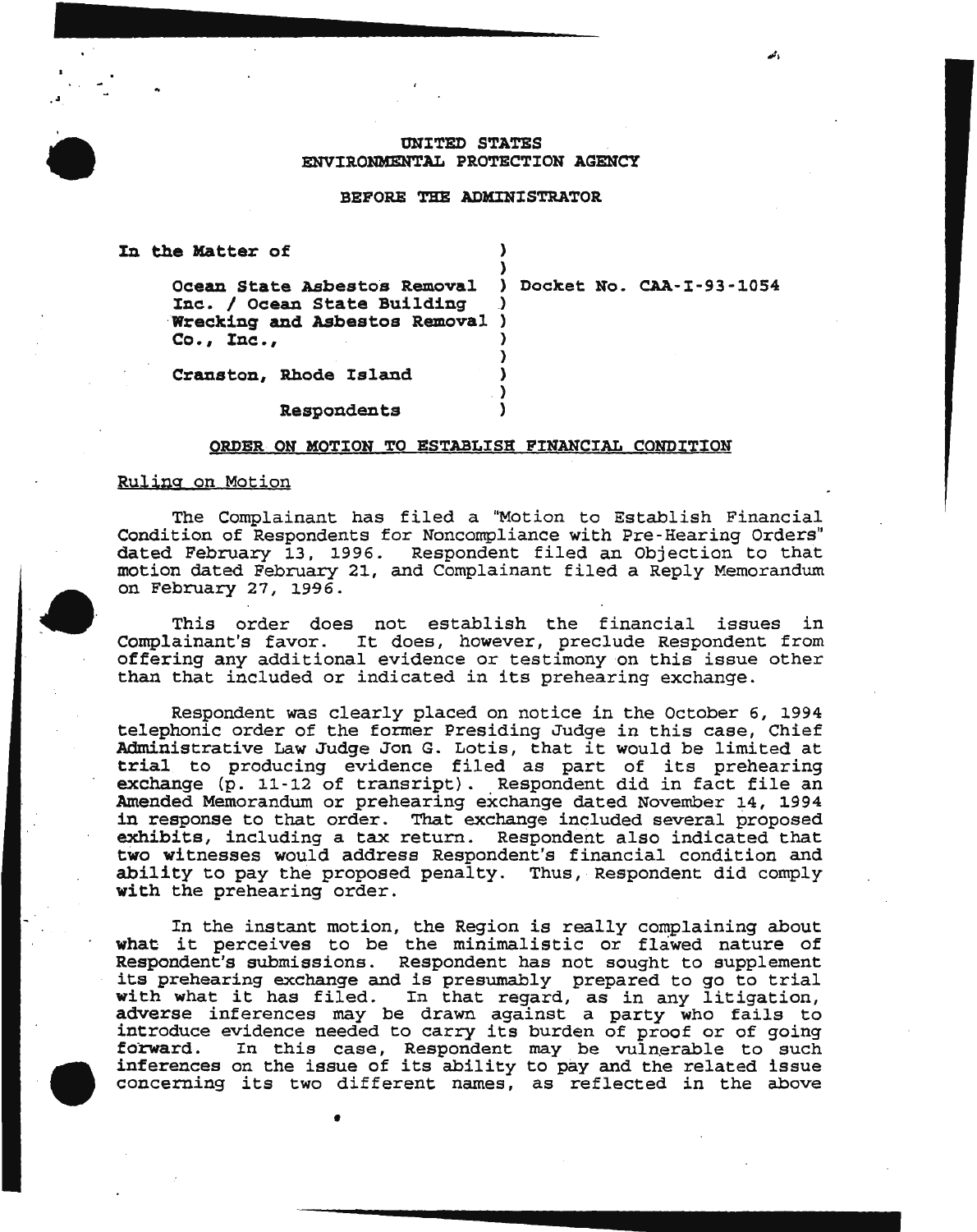caption. That remains to be seen at the hearing. But there is no basis upon which to deem this issue established or to completely preclude Respondent from addressing it. Respondent will however be precluded from introducing evidence other than that included or indicated in its prehearing exchange.

### Hearing Location and Procedures

. As of this time, a hearing facility has not yet been secured in Providence, although a backup facility has been reserved in Boston. I understand that the Regional Hearing Clerk is still trying to find a suitable facility in Rhode Island. The parties will be notified as soon as the arrangements are confirmed. subpoena sought by Compainant will then also be sent.

The hearing exhibits will be numbered sequentially as they are introduced at the hearing. The party introducing exhibits should ensure that there is a clean copy for the official record, and enough copies for the opposing party and the judge, as well as one extra copy for the stenographic reporter. Since all exhibits should have been already sent to the opposing party and judge in the prehearing exchanges, it is not necessary to bring such additional sets of copies to the hearing.

Andrew S. Pearlstein Administrative Law Judge

Dated: February 28, 1996 Washington, D.C.